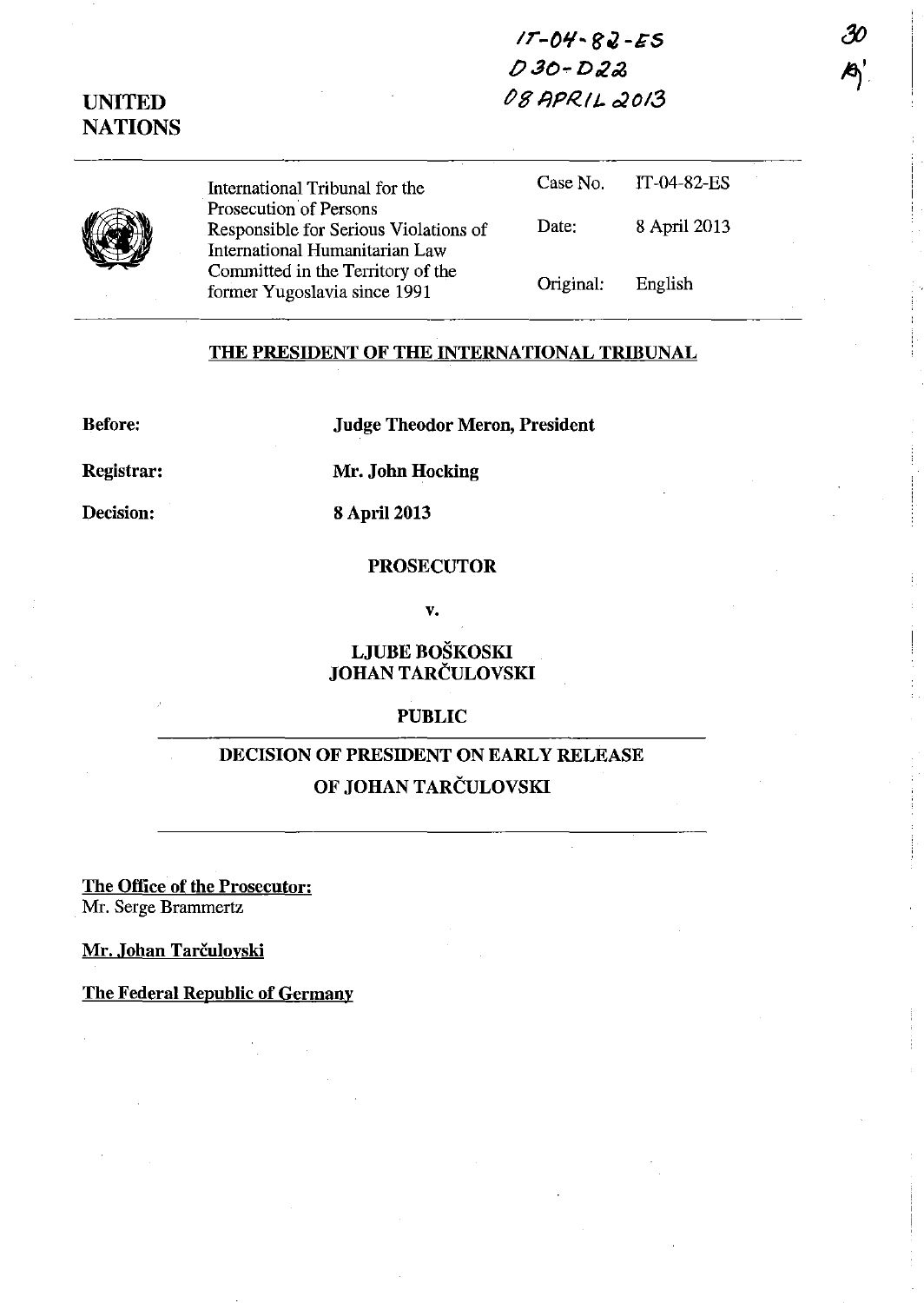1. I, Theodor Meron, President of the International Tribunal for the Prosecution of Persons Responsible for Serious Violations of International Humanitarian Law Committed in the Territory of the Former Yugoslavia since 1991 ("Tribunal"), have been advised by the authorities of the Federal Republic of Germany ("Germany") that Johan Tarčulovski ("Tarčulovski") is eligible for early release in accordance with German law.<sup>1</sup> I consider Tarculovski's eligibility for early release pursuant to Article 28 of the Statute of the Tribunal ("Statute"), Rule 123 of the Rules of Procedure and Evidence of the Tribunal ("Rules"), and paragraph 1 of the Practice Direction on the Procedure for the Determination of Applications for Pardon, Commutation of Sentence, and Early Release of Persons Convicted by the International Tribunal ("Practice Direction").<sup>2</sup>

## **I. BACKGROUND**

2. On 10 July 2008, Trial Chamber II of the Tribunal ("Trial Chamber") found Tarčulovski guilty, pursuant to Article 7(1) of the Statute, of murder, wanton destruction of private property, and cruel treatment, all of which constituted violations of the laws or customs of war. 3 These offences were committed on 12 August 2001 in the village of Ljuboten in the Former Yugoslav Republic of Macedonia ("FYROM"). Tarčulovski was at the relevant time a police officer acting as an Escort Inspector in the President's Security Unit in the FYROM Ministry of Interior.<sup>4</sup> The victims were all ethnic Albanian residents of Ljuboten.<sup>5</sup> Tarčulovski was sentenced to 12 years imprisonment and was given credit for time already served from 16 March 2005, pursuant to Rule 101(C) of the Rules.<sup>6</sup>

3. On 19 May 2010, the Appeals Chamber dismissed Tarculovski's appeal in its entirety and affirmed his sentence of 12 years, with credit given for time spent in detention.<sup>7</sup>

4. On 23 August 2010, the then-President of the Tribunal, Judge Robinson, designated Germany as the State in which Tarčulovski was to serve his sentence.<sup>8</sup> On 7 July 2011, Tarčulovski was transferred to Germany to serve his sentence.<sup>9</sup>

<sup>&</sup>lt;sup>1</sup> See Internal Memorandum from John Hocking, Registrar, to Judge Theodor Meron, President, dated 14 February *2013, transmitting, inter alia,* Note Verbale from the Embassy of the Federal Republic of Germany in the Netherlands, dated 5 February 2013 ("Note Verbale"). 2 IT/146/Rev.3, 16 September 2010.

<sup>3</sup>*See Prosecutor v. Ljube Boskoski and lohan Tarculovski,* Case No. IT-04-82-T, Judgement, 10 July 2008 ("Trial Judgement"), para. 607.

<sup>4</sup> Trial Judgement, paras 4, 589.

<sup>&</sup>lt;sup>5</sup> Trial Judgement, para. 589.

 $6$  Trial Judgement, para. 608. Tarčulovski was arrested on 14 March 2005 and was transferred to the UNDU on 16 March 2005. See *ibid.,* para. 609.

<sup>7</sup>*See Prosecutor v. Ljube Boskoski and lohan Tarculovski,* Case No. IT-04-82-A, Judgement, 19 May 2010, p. 100 (disposition).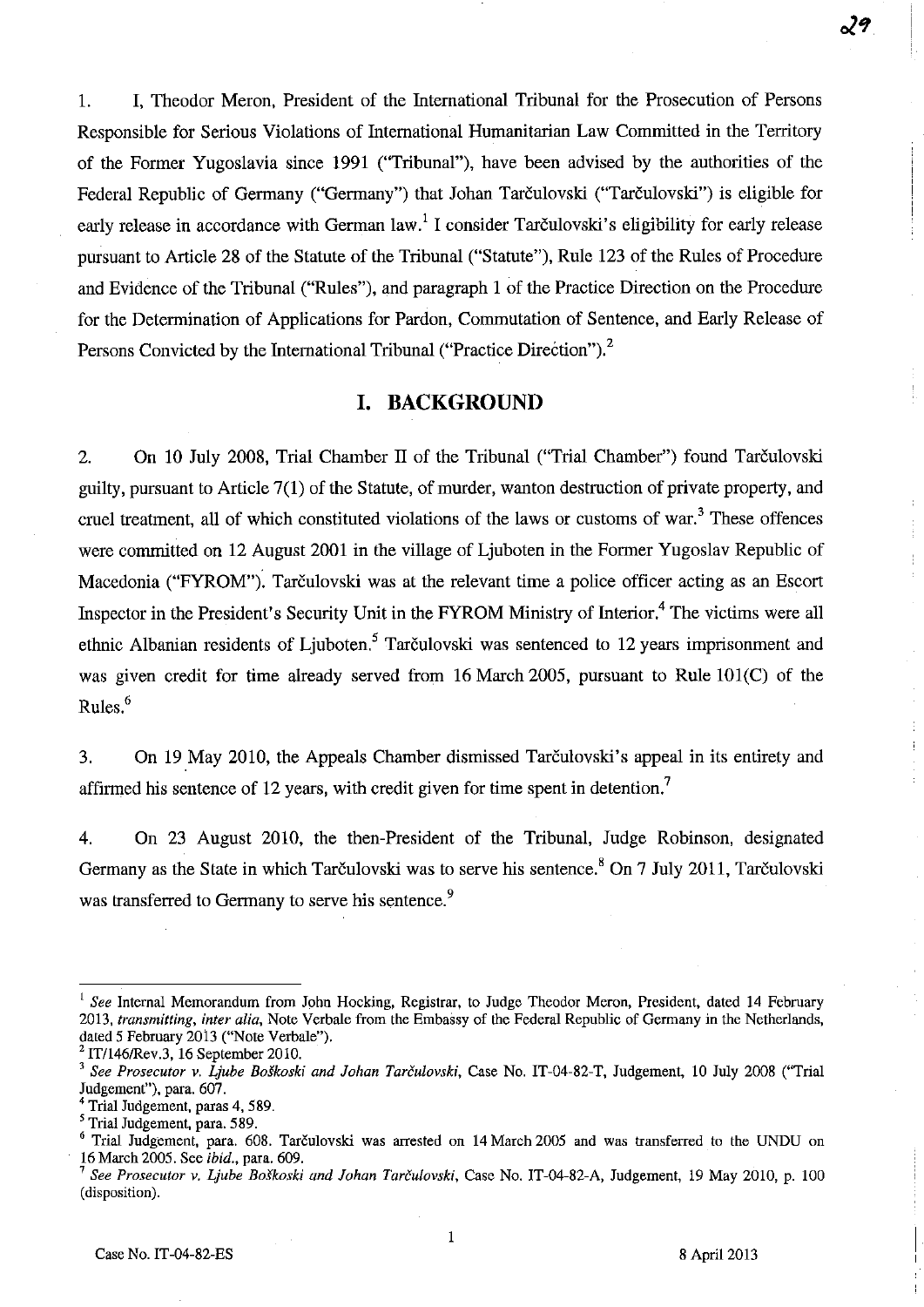5. On 23 June 2011, then-President Robinson denied Tarculovski's application for early release.<sup>10</sup> At that time, Tarčulovski had completed only one-half of his sentence and was still in detention at the United Nations Detention Unit.<sup>11</sup>

## **11. THE NOTIFICATION**

6. On 14 February 2013, the Registrar of the Tribunal ("Registrar") transmitted to me the Note Verbale from the Embassy of Germany, advising that Tarculovski would become eligible for early release in accordance with the national law of Germany upon completion of two-thirds of his sentence on 15 March 2013.<sup>12</sup> Attached to the Note Verbale were, *inter alia*, *(i)* a letter from the Attorney General of the Rhineland Palatinate, dated 16 October 2012, explaining the position of the German authorities on Tarčulovski's eligibility for early release under German law ("16 October Letter"); (ii) a letter from the Head of the Diez prison at the Rhineland Palatinate, dated 8 August 2012, concerning the state of enforcement of Tarčulovski's sentence ("8 August Letter"); and (iii) an English version of a "Psychological Statement to the Question of the Release on Probation", dated 12 July 2012 ("Psychological Statement").

7. On 15 March 2013, the Registrar transmitted to me two memoranda from the Office of the Prosecutor ("Prosecution") regarding Tarčulovski's cooperation with the Prosecution – one dated 14 March 2013, and another dated 6 April 2011 and submitted in connection with Tarculovski's first early release proceeding.<sup>13</sup> The 15 March Memorandum also informed me that the accompanying memoranda from the Prosecution, along with the materials received from the German authorities, would be translated into the Macedonian language and then forwarded to Tarčulovski according to Article 4 of the Practice Direction.<sup>14</sup> On 2 April 2013, the Registrar informed me that Tarculovski reviewed these materials and declined to provide any comments.<sup>15</sup>

<sup>10</sup> See Decision of President on Early Release of Johan Tarculovski, 23 June 2011 ("2011 Decision on Early Release").

<sup>8</sup>*See* Order Designating State in Which Johan Tarculovski is to Serve His Sentence, 23 August 2010, pp. 2-3 (issued confidentially but made public pursuant to the President's order as contained in the same order).

*<sup>9</sup> See* Press Release, VEIMOWIPR1425e, Johan Tarculovski Transferred to Germany to Serve Sentence, 7 July 2011, *available at* http://www.icty.org/sidJlO726.

<sup>11</sup>*See* 2011 Decision on Early Release, paras 12-13, 29.

**<sup>12</sup>***See supra,* **n. 1.** 

<sup>&</sup>lt;sup>13</sup> Internal Memorandum from John Hocking, Registrar, to Judge Theodor Meron, President, dated 15 March 2013 ("15 March Memorandum"), *transmitting* (i) Internal Memorandum from Michelle Jarvis, Senior Legal Adviser to the Prosecutor, to Martin Petrov, Chief, Office of the Registrar, dated 14 March 2013 ("Prosecution Memorandum"), and (ii) Internal Memorandum from Serge Brammertz, Prosecutor, to John Hocking, Registrar, dated 6 April 2011 ("2011 **Prosecution Memorandum"),** 

<sup>15</sup> March Memorandum, para. 3.

<sup>15</sup>*See* Internal Memorandum from John Hocking, Registrar, to Judge Theodor Meron, President, dated 2 April 2013, transmitting Letter from John Tarčulovski to Martin Petrov, Chief, Immediate Office of the Registrar, dated 28 March 2013.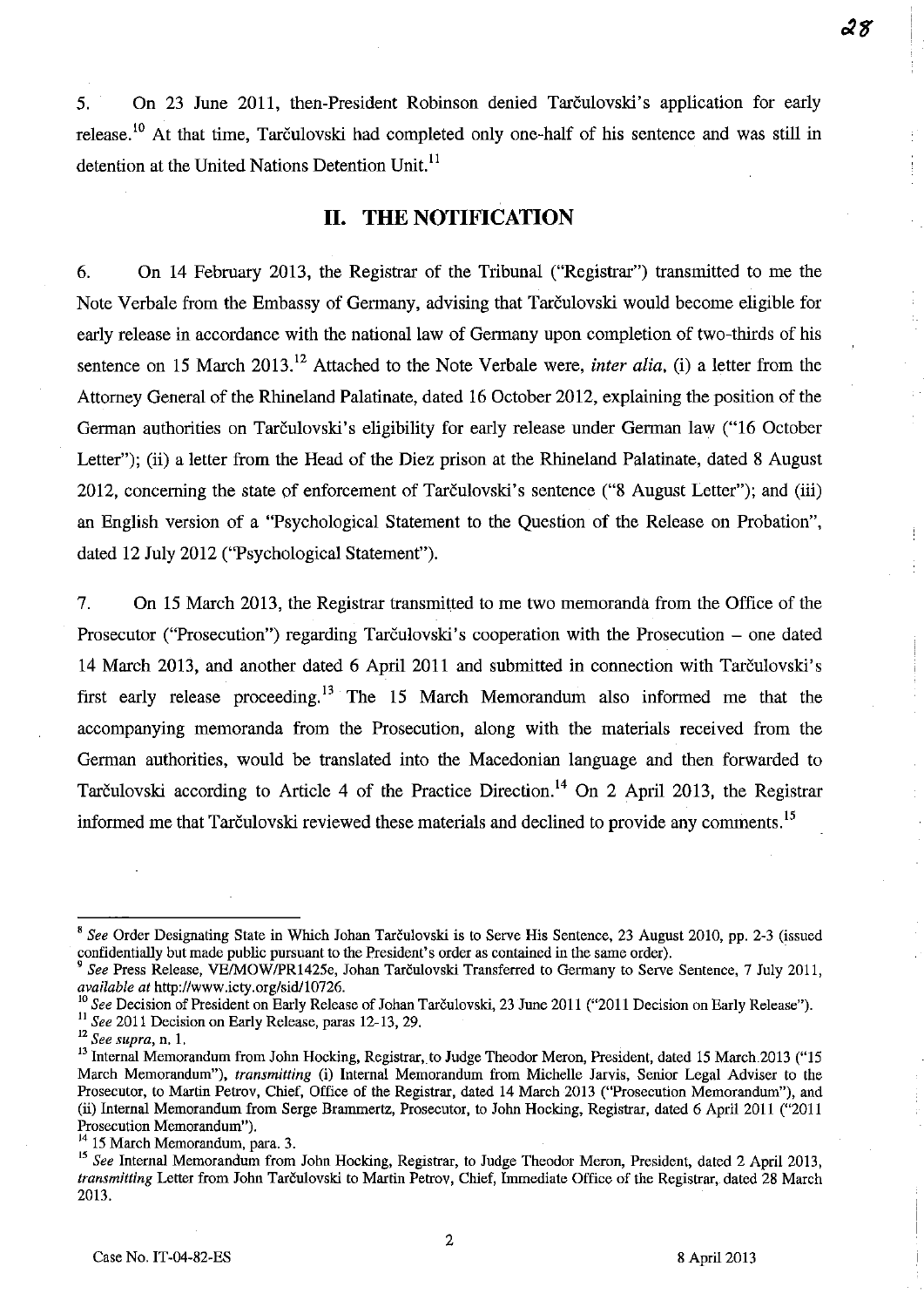### **Ill. APPLICABLE LAW**

8. Rule 125 of the Rules provides that, in making a determination on pardon or commutation of sentence, the President shall take into account, *inter alia,* the gravity of the crime or crimes for which the prisoner was convicted, the treatment of similarly-situated prisoners, the prisoner's demonstration of rehabilitation, and any substantial cooperation of the prisoner with the Prosecution.

9. Rules 123 and 124 of the Rules echo Article 28 of the Statute, and Rule 124 of the Rules further provides that the President, upon notice of a convicted person's eligibility for early release under national law, shall determine, in consultation with the members of the Bureau and any permanent Judges of the sentencing Chamber who remain Judges of the Tribunal, whether pardon or commutation is appropriate. Rule 125 of the Rules provides that, in making a determination on pardon or commutation of sentence, the President shall take into account, *inter alia,* the gravity of the crime or crimes for which the prisoner was convicted, the treatment of similarly-situated prisoners, the prisoner's demonstration of rehabilitation, and any substantial cooperation of the prisoner with the Prosecution.

10. Paragraph 1 of the Practice Direction provides that, upon a convicted person becoming eligible for pardon, commutation of sentence, or early release under the law of the enforcing State, the enforcing State shall, in accordance with its agreement with the Tribunal on the enforcement of sentences and, where practicable, at least forty-five days prior to the date of eligibility, notify the Tribunal accordingly.

11. Article 2(2) of the *ad hoc* Agreement Between the International Criminal Tribunal for the former Yugoslavia and the Government of the Federal Republic of Germany concerning the enforcement of Tarčulovski's sentence, dated 16 June 2011 ("Enforcement Agreement"), provides that the conditions of imprisonment shall be governed by the law of Germany, subject to the supervision of the Tribunal. Article 2(3) of the Enforcement Agreement provides that if, pursuant to the applicable national law of Germany, and in particular section 57 of the German Criminal Code, Tarčulovski is eligible for early release, Germany shall notify the Registrar accordingly. Lastly, Article 2(4) of the Enforcement Agreement provides that, following notification of eligibility for early release under German law, the President shall determine, in consultation with the Judges of the Tribunal, whether early release is appropriate, and the Registrar shall inform the competent national authorities of the President's detennination accordingly.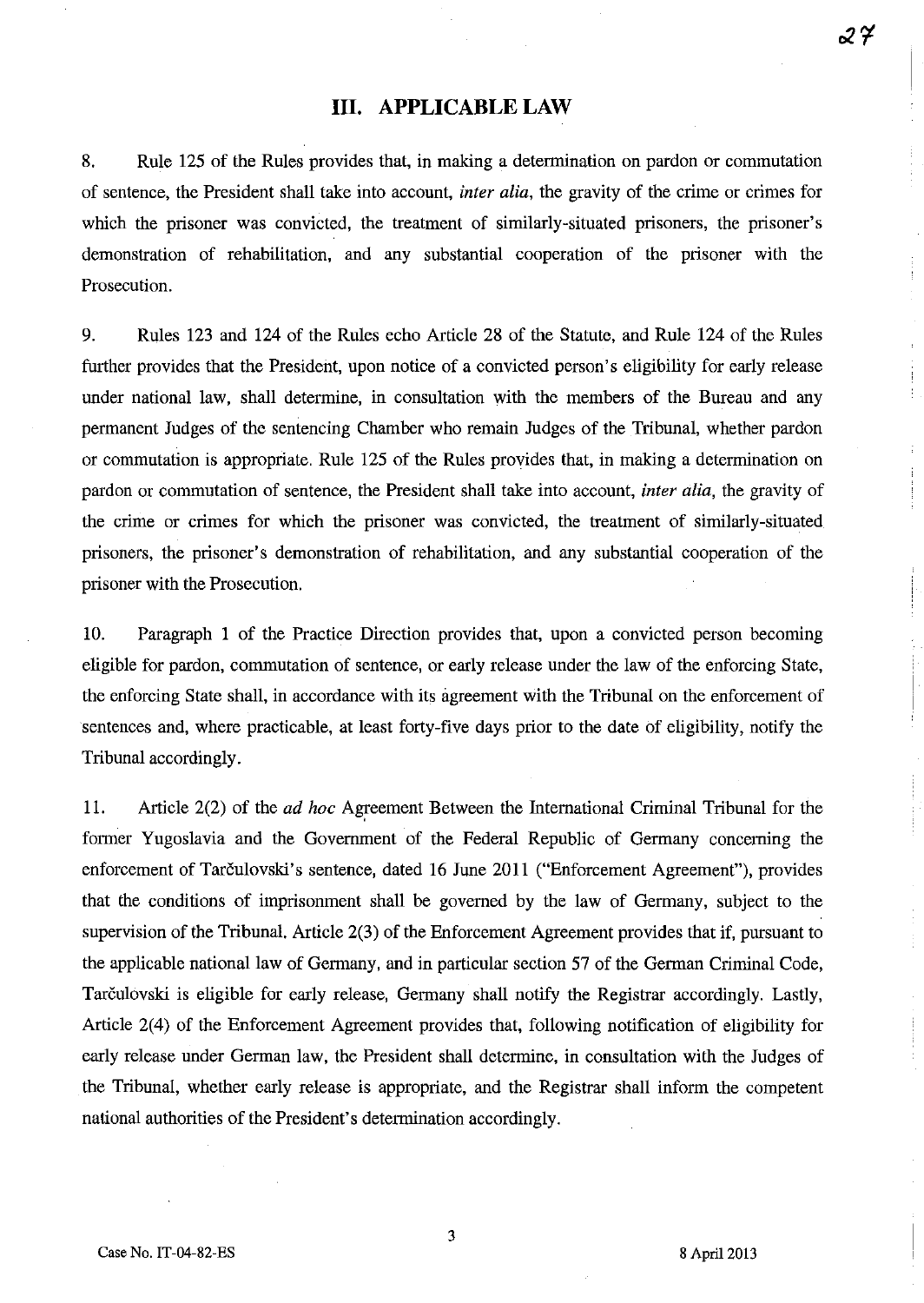### **IV. DISCUSSION**

12. In coming to my decision upon whether it is appropriate to release Tarculovski, I have consulted the Judges of the Bureau, including the Vice-President, and the permanent Judges of the sentencing Chambers who remain Judges of the Tribunal, pursuant to Rule 124 of the Rules.

#### 1. Eligibility under German Law

13. According to the Note Verbale and other materials received from the German authorities, Tarculovski has met the requirements for conditional early release under Section 57, paragraph I, sentence 1 of the German Criminal Code.<sup>16</sup> That article allows for the conditional early release of a detainee if (i) the detainee has completed two-thirds of his sentence, (ii) the release is appropriate considering public security interests, and (iii) the detainee consents to the early release.<sup>17</sup> According to the German authorities, Tarculovski meets all of these conditions<sup>18</sup> and is thus eligible for early release under German law.

#### 2. Gravity of the Crimes

14. The gravity of the crimes for which Tarculovksi was convicted is very high. The Trial Chamber found that on 12 August 2001, a force of well-armed reserve police, led by Tarčulovski, committed offences against ethnic Albanians in the village of Ljuboten in the FYROM.<sup>19</sup> The offences perpetrated by the police forces included killing three men; deliberately destroying or damaging by fire the houses of 12 residents; and very cruelly beating, injuring, or threatening 13 men who had taken shelter in the basements of the two houses,<sup>20</sup> The Trial Chamber found that the victims of these offences were unarmed and posed no physical threat or resistance to the police.<sup>21</sup> The Trial Chamber summarized the impact of these crimes on the victims as follows:

For the victims who died, the consequences of the conduct of the police were absolute. Close family members must carry the burden of the loss of their loved ones. For the victims who survived, it is apparent that the physical and mental suffering has often been considerable and prolonged. Obviously 12 families suffered the financial and personal loss of their homes and **possessions.<sup>22</sup>**

15. I note the Trial Chamber's finding that Tarculovski was not the person that originated the plan for the police operation in Ljuboten, nor was he the actual perpetrator of any of the offences or

*<sup>16</sup> See* Note Verbale, pp. 1-2; 16 October Letter, p. 3.

<sup>17</sup>*See* 16 October Letter, p. 2.

<sup>18</sup>*See* Note Verbale, pp. 1-2; 16 October Letter, p. 3.

<sup>&</sup>lt;sup>19</sup> Trial Judgement, paras. 589-590.

<sup>&</sup>lt;sup>20</sup> Trial Judgement, para. 590.

<sup>&</sup>lt;sup>21</sup> Trial Judgement, para. 592.

<sup>&</sup>lt;sup>22</sup> Trial Judgement, para. 593.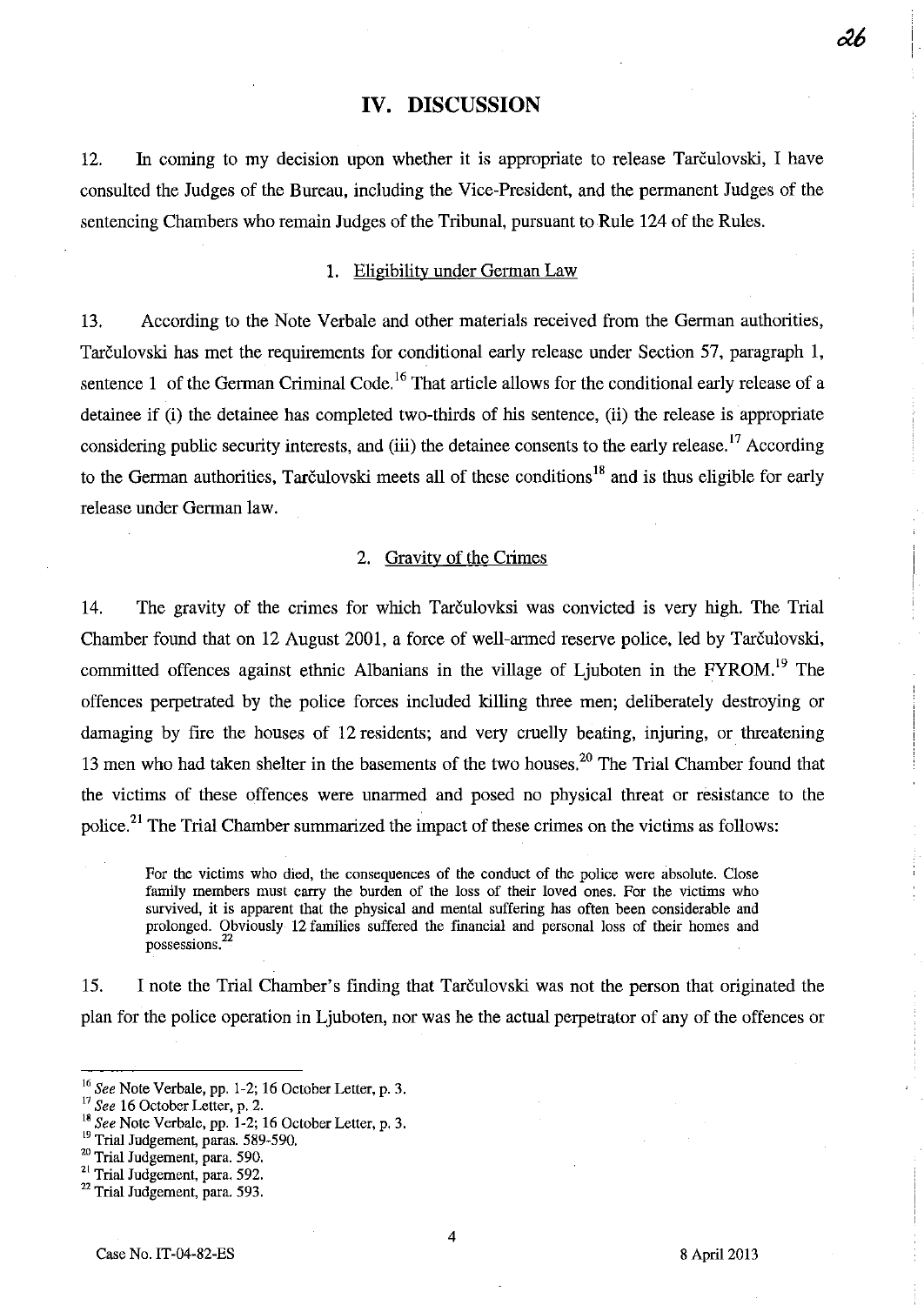a participant in a joint criminal enterprise to commit the offences.<sup>23</sup> Tarčulovski's role, however, was to plan the offences, incite the reserve police he had assembled to carry out the offences, and order them to perpetrate the crimes.<sup>24</sup> The Trial Chamber stated that "[h] is role in ordering the commission of the offences fully and adequately reflects the real gravity of his conduct".<sup>25</sup>

16. Following previous practice, I am of the view that the high gravity of the crimes for which Tarčulovski was convicted weighs against his early release.

#### 3. Treatment of Similarly-Situated Prisoners

17. It is the practice of the Tribunal to consider convicted persons eligible for early release only when they have served at least two-thirds of their sentences.<sup>26</sup> I note, however, that a convicted person having served two-thirds of his sentence is merely eligible for early release and not entitled to such release, which may only be granted by the President as a matter of discretion. $^{27}$ 

18. As of the date of this Order, Tarculovski has already served more than two-thirds *(i.e.,* eight years) of his 12-year sentence, including time spent in custody up to and including the date of sentencing.<sup>28</sup> Taking into account the treatment of similarly-situated prisoners and the practice of the Tribunal, I consider that Tarculovski's completion of two-thirds of his sentence weighs in favour of his eligibility for early release.

#### 4. Demonstration of Rehabilitation

19. Rule 125 of the Rules provides that the President of the Tribunal shall take into account a prisoner's demonstration of rehabilitation in determining whether pardon or commutation is appropriate. In addressing the convicted person's rehabilitation, paragraph 3(b) of the Practice Direction states that the Registrar shall

request reports and observations from the relevant authorities in the enforcing State as to the behaviour of the convicted person during his or her period of incarceration and the general **conditions under which he or she was imprisoned, and request from such authorities any**  psychiatric or psychological evaluations prepared on the mental condition of the convicted person during the period of incarceration.

20. The Psychological Report notes that Tarčulovski does not harbour any "negative opinions or beliefs towards the Albanian minority" in the FYROM, nor does he demonstrate any

<sup>27</sup>*See, e.g., Prosecutor* v. *Dragan Zelenovic,* Case No. IT-96-23/2-ES, Decision of President on Early Release of Dragan Zeienovic, 30 November 2012 *("ZelenovicDecision"),* para. i4.

 $\mathcal{L}_{\mathrm{max}}$ 

<sup>23</sup> Trial Judgement, para. 594.

<sup>&</sup>lt;sup>24</sup> Trial Judgement, para. 594.

 $25$  Trial Judgement, para. 594.

<sup>&</sup>lt;sup>26</sup> See 2011 Decision on Early Release, para. 13, and authorities cited therein.

<sup>28</sup>*See* 2011 Decision on Eariy Reiease, para. i4; Note Verbale, p. 2.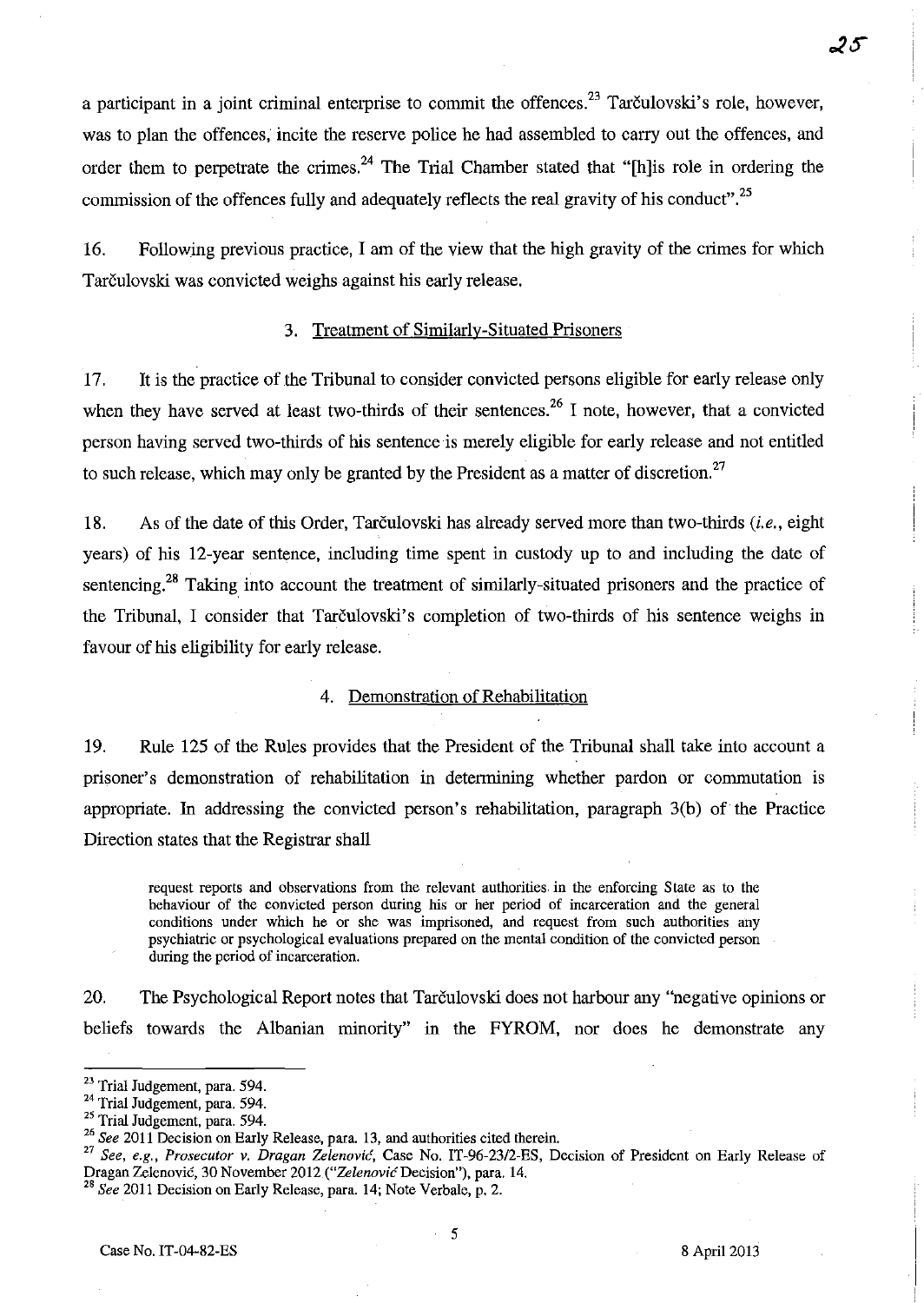24

"psychopathological signs", $^{29}$  On the other hand, the Psychological Report points out Tarculovski's "lack of remorse [for] his offences"<sup>30</sup> and makes reference to his sense that "he was convicted for others" and that he "was not the actor but the com $[m]$ ander".<sup>31</sup>

21. According to the head of the prison where Tarculovski is held, Tarculovski has behaved in accordance with the prison rules, and his conduct has given rise to no complaints.<sup>32</sup> The prison director also notes the absence of any "severe personality or impulse control problems"<sup>33</sup> and recommends Tarculovski's early release upon completion of the two-thirds of his sentence, "taking the safety interest of the general public into due account" and assuming that Tarculovski will live in the FYROM after his release.<sup>34</sup>

22. In this regard, I also note that, since late 2011, Tarculovski has been serving his sentence in an open prison and is entitled to 12 hours of standard release per week and, since January 2012, additional conditional leaves from detention, two of which he has spent with his family in the town where the correctional facility is located, *i.e.*, Diez, Germany.<sup>35</sup> Tarčulovski also maintains regular contact with his family (wife and two children), who live in the  $FYROM$ <sup>36</sup>

23. On balance, I find that there is evidence that Tarculovski has demonstrated rehabilitation to the extent that he would not pose a societal threat if released, despite the absence of any evidence indicating remorse for his crimes or acknowledgement of responsibility for his deeds. Tarčulovski appears to be a well-behaved prisoner, enjoying a wide range of privileges available to him based upon his good conduct in prison. I thus accept the prison authorities' assessment that Tarculovski will not pose any risk to public security in the FYROM, where he is to be released. Accordingly, I am of the view that Tarčulovski's good behaviour during detention and the absence of any evidence that he would pose a threat to public security and to the reconciliation process among the ethnic groups in the FYROM militate in favour of his early release.

#### 5. Cooperation with the Prosecution

24. Rule 125 of the Rules states that the President of the Tribunal shall take into account any "substantial cooperation" of the prisoner with the Prosecution. Paragraph 3(c) of the Practice

*36 See* 8 August Letter, p. 2.

<sup>&</sup>lt;sup>29</sup> Psychological Report, p. 7.

<sup>&</sup>lt;sup>30</sup> Psychological Report, p. 10.

<sup>&</sup>lt;sup>31</sup> Psychological Report, p. 7.

<sup>32</sup>*See* 8 August Letter, p. 2.

<sup>8</sup> August Letter, p. 2.<br>8 August Letter, p. 3. The Note Verbale also makes reference to the prison authorities' assessment that Tarculovski's release is appropriate considering public security interests. *See* Note Verbale, p. 2.

<sup>35</sup>*See* 8 August Letter, p. 2; Psychological Report, p. 5.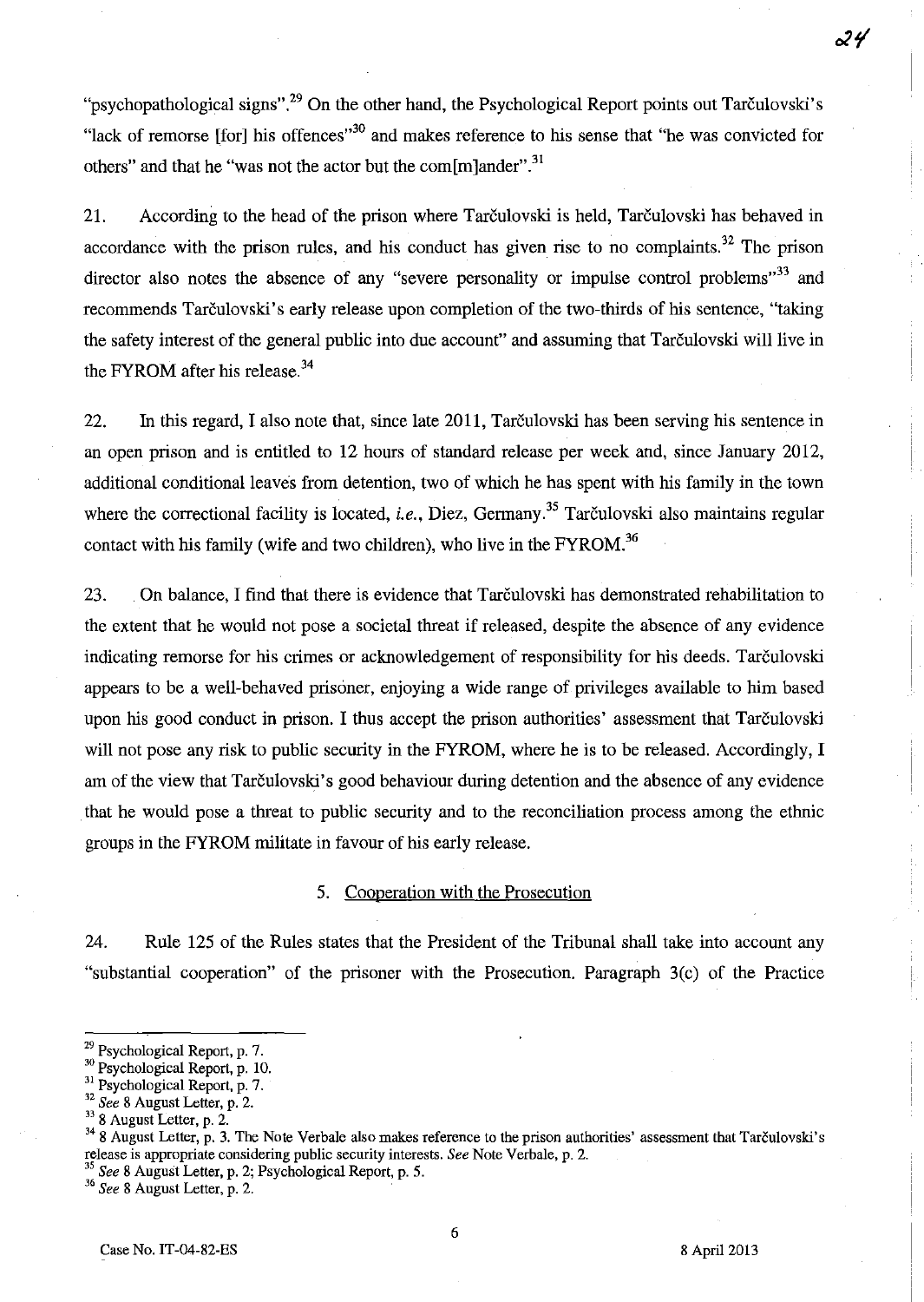Direction states that the Registry shall request the Prosecutor to submit a detailed report of any cooperation that the convicted person has provided to the Prosecution and the significance thereof.

25. According to the Prosecution, Tarculovski "did not cooperate with the [Prosecution] in the course of his trial or appeal" or "at any point while serving his sentence".<sup>37</sup> I note, however, that there is no obligation for an accused or convicted person to cooperate with the Prosecution absent a plea agreement to do so. Moreover, there is nothing in the record to indicate that the Prosecution sought Tarculovski's cooperation at any stage of the proceedings against him or after his conviction.

26. I therefore consider this factor to be of neutral weight.<sup>38</sup>

#### 6. Conclusion

27. Taking all of the foregoing into account and having considered the factors identified in Rule 125 of the Rules, I consider that Tarčulovski should be released now. Tarčulovski's eligibility for early release under both German law and the Tribunal's practice of considering detainees eligible for early release upon the completion of two-thirds of their sentence, in combination with Tarculovski's good behaviour in prison and the prison authorities' assessment that he would pose no public security risk if released, weigh in favour of his early release, despite the gravity of his crimes.

28. I note that a majority of my Colleagues, whom J have consulted in reaching my decision, do not oppose granting Tarčulovski early release.

 $\mathcal{Z} \mathcal{Z}$ 

<sup>37 2011</sup> Prosecution Memorandum, para. 2. *See also* Prosecution Memorandum, para. 2.

<sup>38</sup>*et Zelenovic* Decision, para. 21; *Prosecutor* v. *Vinko Martinovic,* Case No. IT-98-34-ES, Decision of the President on Early Release of Vinko Martinovic, 16 December 2011 (made public on 9 January 2012), para. 23.